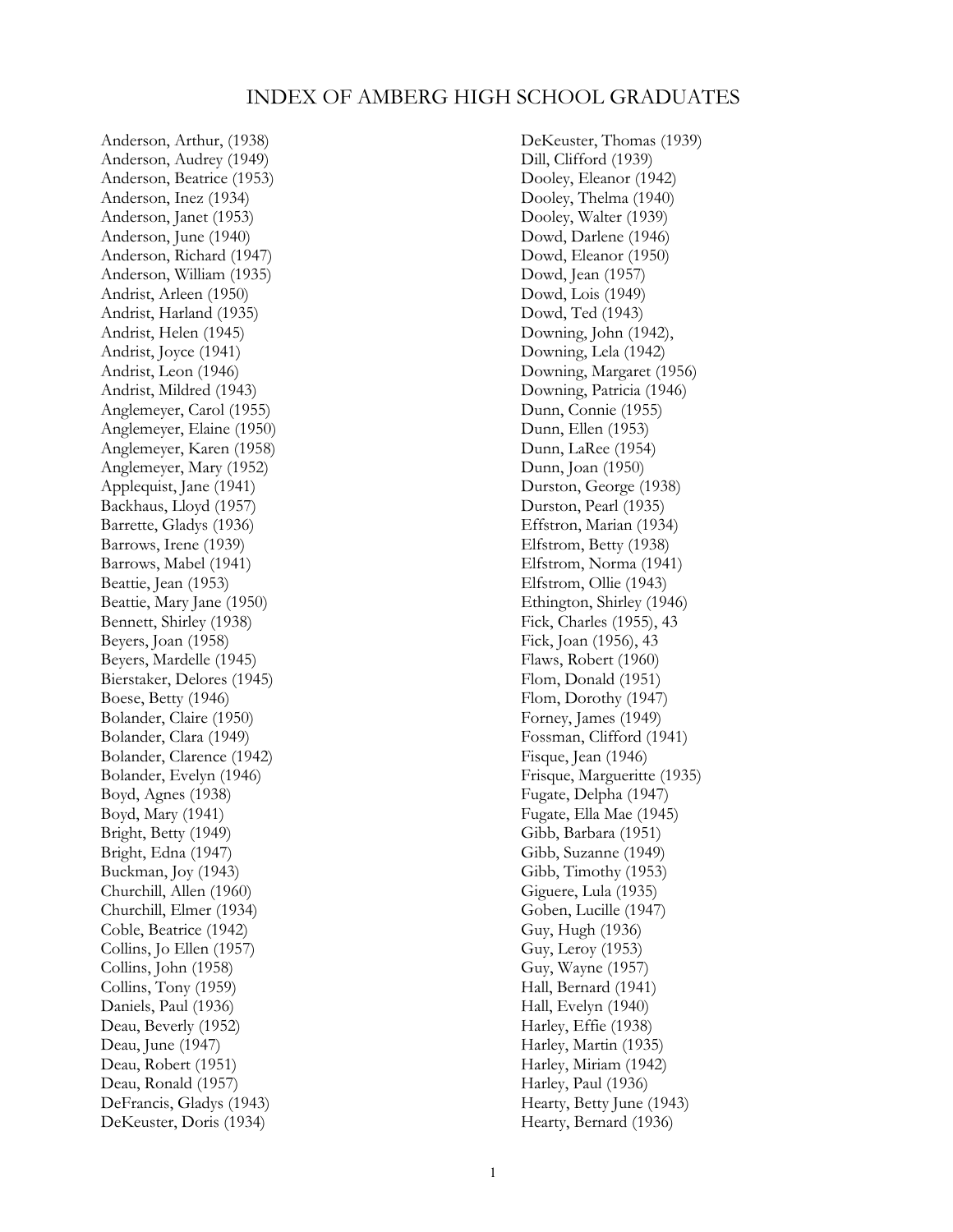Heestand, Rachel (1937) Hilsabeck, Lillian (1942) Hollander, Greta (1948) Holloway, Clarence (1935) Holloway, Elsie (1940) Holmes, Juanita (1937) Holmes, Karen (1956) Holmes, Leatha (1950) Holmes, Merle (1938 ) Holmes, Shirley (1943) Howarth, Arlene (1949) Howarth, Donald (1947 ) Howarth, Philip (1944) Hoyt, Marie (1936) Hoyt, Milton (1943) Hoyt, Viola, (1934) Huffman, Floyd (1938) Jensen, Donald (1941) Jensen, Jens (1941) Johnson, Arlie (1942) Johnson, Caroline (1941) Johnson, Doris (1943 ) Johnson, Helen (1936 ) Johnson, Inez (1937) Johnson, Paul (1941) Johnson, Ruth (1944) Jones, Dorothy (1942) Jossart, George (1945) Jossart, Stanley (1941) Kein, Junion (1935) Kent, Evelyn (1946) Kent, Thelma (1943) Kingston, Charles (1949) Koster, Leslie (1960) Koster, Mable (1935) Koster, Zola (1937) Kromroy, Alta (1944) Kromroy, Arlene (1946) Krumrei, Carolyn (1952) Krumrei, Donna (1950) Krumrei, Earnest (1941 ) Krumrei, Elaine (1959) Krumrei, James (1950) Krumrei, Joan (1953) Landman, Charles (1954) Latterman, Ann (1945) Latterman, Arlene (1948) Lindgren, Lois (1938) Lindgren, Phyllis (1941) Lindgren, Sidney (1945) Maher, Norbert (1941) Malone, Dean (1936 ) Marquis, Betty (1949) Marquis, Janice (1952) Marquis, Lois (1945)

Marquis, Patricia (1955) Marquis, Philip (1951) Marquis, Phyllis (1950) Marquis, Sharyn (1959) Mathis, Donna (1955) Mathis, Leola (1950) Mathis, Lucille (1949) Mattison, Alvin (1947) Mattison, Dorothy (1940) Mattison,, Glenn (1944) Mattison, Raymond (1939) Mattison, Ruby (1942) Mattison, Walter (1958) Mattison, Walter (1958) McClellan, Earl (1960) McClellan, Florence (1935) McClellan, Muriel (1954) McClellan, Ralph (1957) McClellan, Roy (1958) McTrusty, Barbara (1948) McTrusty, David (1956) McTrusty, Dorothy (1944) McTrusty, Elsie (1942) McTrusty, Jack (1947) McTrusty, Janet (1944) McTrusty, Joy (1945) McTrusty, Louis (1940) McTrusty, Serle (1938) McTrusty, Stanley (1938) McTrusty, Timothy (1950) McTrusty, Wilma (1947) Meekma, Linda (1956) Mullany, Patrick (1954) Murray, Donald (1934) Murray, Edna (1940) Murray, Lorraine (1945) Naud, Fredrick (1960) Naud, Marie (1958) Nickel, Florence (1937) North, Mary (1943) North, Paul (1936) Nutt, Carol (1940) Nutt, Carol Jean (1960) Nutt, Florence (1945) Nutt, Helen (1957) O'Brien, Betty (1960) Ozburn, Edith (1956) Ozburn, Jerry (1960) Ozburn, John (1945) Ozburn, Lois (1942) Ozburn, Marvin (1953) Ozburn, Stanley (1939) Pfeiffer, Ileen (1950) Pfeiffer, Merven (1947) Pomeroy, Barbara (1957)